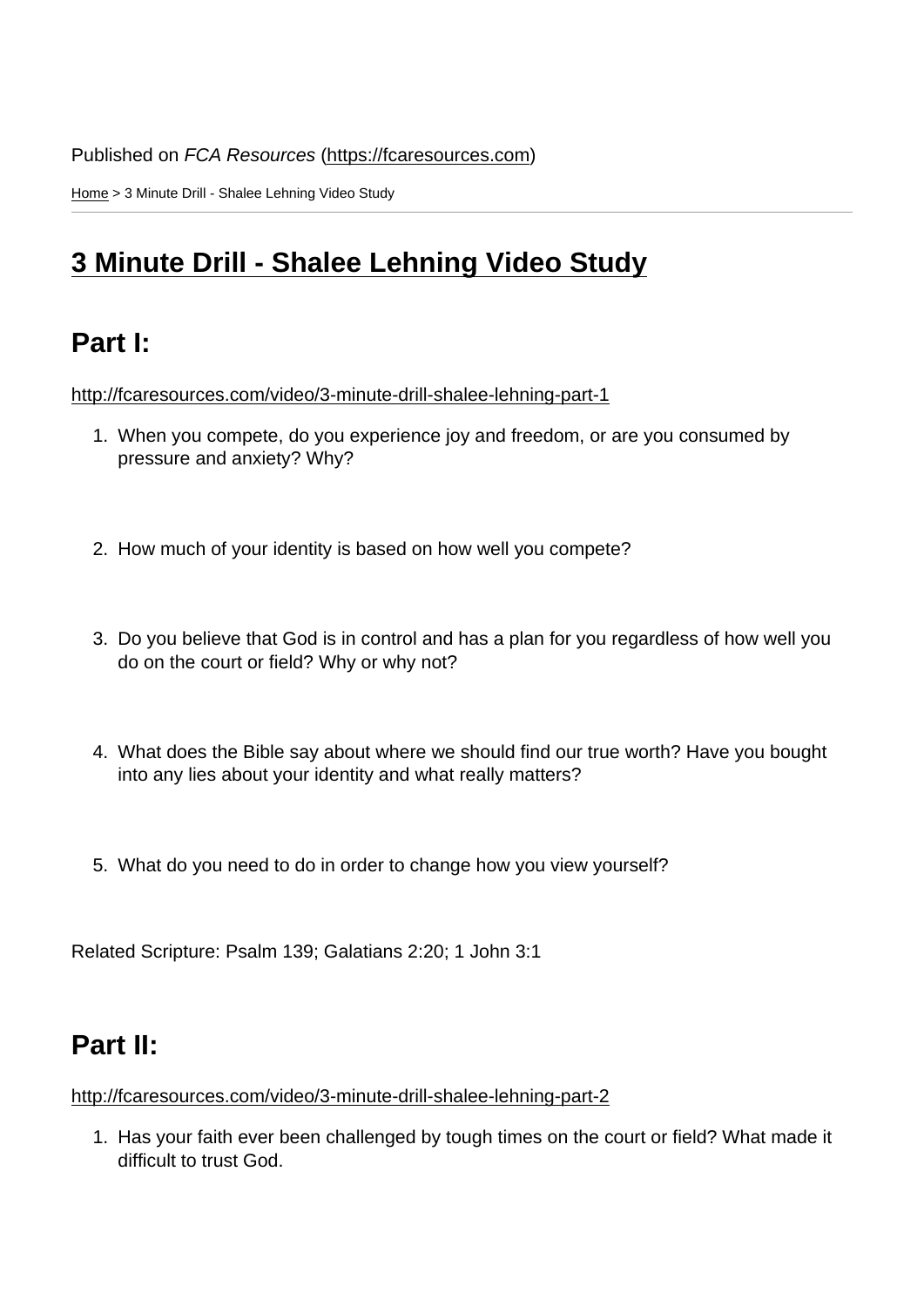- 2. Even though the results may not have been what you wanted, can you see good things that came out of that difficult season? List them out.
- 3. What difficult situation are you facing right now?
- 4. In that situation, what does it look like for you to "keep the faith"? How can you begin to cultivate that faith today?

Related Scripture: Proverbs 3:5-6; Galatians 6:9; James 1:2-12

### Part III:

http://fcaresources.com/video/3-minute-drill-shalee-lehning-part-3

- 1. Whether or not we are in the pros or in high school, we are all given platforms as [athletes and coaches. Have you ever considered how you a](http://fcaresources.com/video/3-minute-drill-shalee-lehning-part-3)re a role model to others?
- 2. Are you using your role as an athlete or coach to make a difference in the lives of others? Why or why not?
- 3. Shalee Lehning mentioned that she uses basketball to build relationships. What can you do to begin showing the love of Christ to others through sports?
- 4. How can you encourage your teammates or coaches today?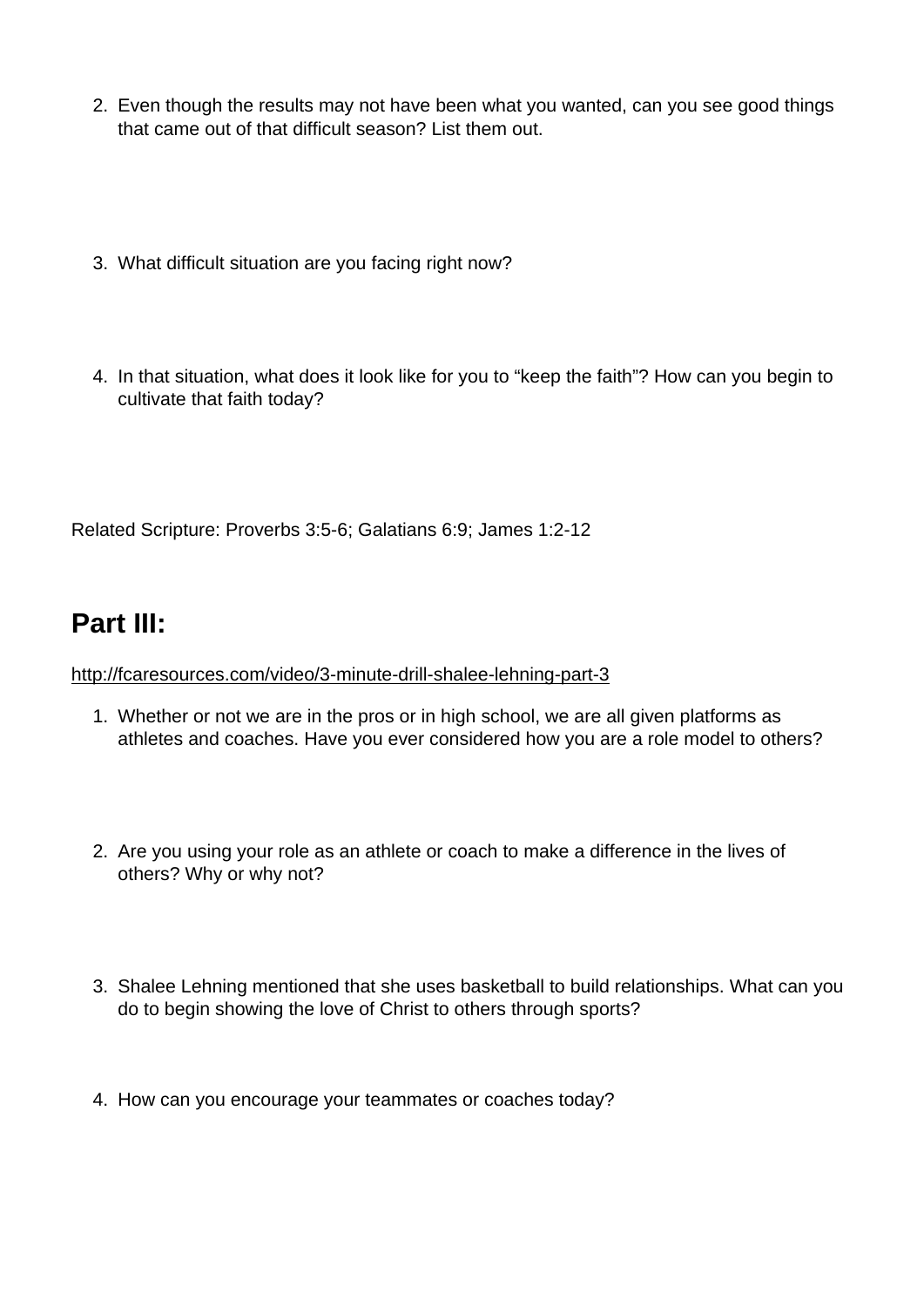Related Scripture: Matthew 22:34-40; John 15:13; 1 Thessalonians 5:11

### Part IV:

http://fcaresources.com/video/3-minute-drill-shalee-lehning-part-4

- 1. Instead of watching TV, Shalee Lehning spent extra time in the gym. What distracts you [from being the best you can be in your sport?](http://fcaresources.com/video/3-minute-drill-shalee-lehning-part-4)
- 2. If you have been given an athletic gift from the Lord, don't waste it! Use it to bring Him glory. With that in mind, do you need to make any changes to your schedule or habits to begin working harder at your sport?
- 3. This lesson is easily applied to our spiritual lives. Are you working to get stronger spiritually? How?
- 4. What spiritual disciplines (i.e. prayer, Bible study, personal accountability) do you need to improve in order to grow in the Lord?
- 5. What is one thing you will change today to grow stronger in the Lord?

Related Scripture: Acts 2:42-43; Romans 12:9-21; 1 Peter 5:8

Fellowship o[f Christian Ath](http://www.ecfa.org/)letes © 2022 8701 Leeds Road | Kansas City, MO 64129 | 800.289.0909 Comments or Questions, fca@fca.org Privacy Policy